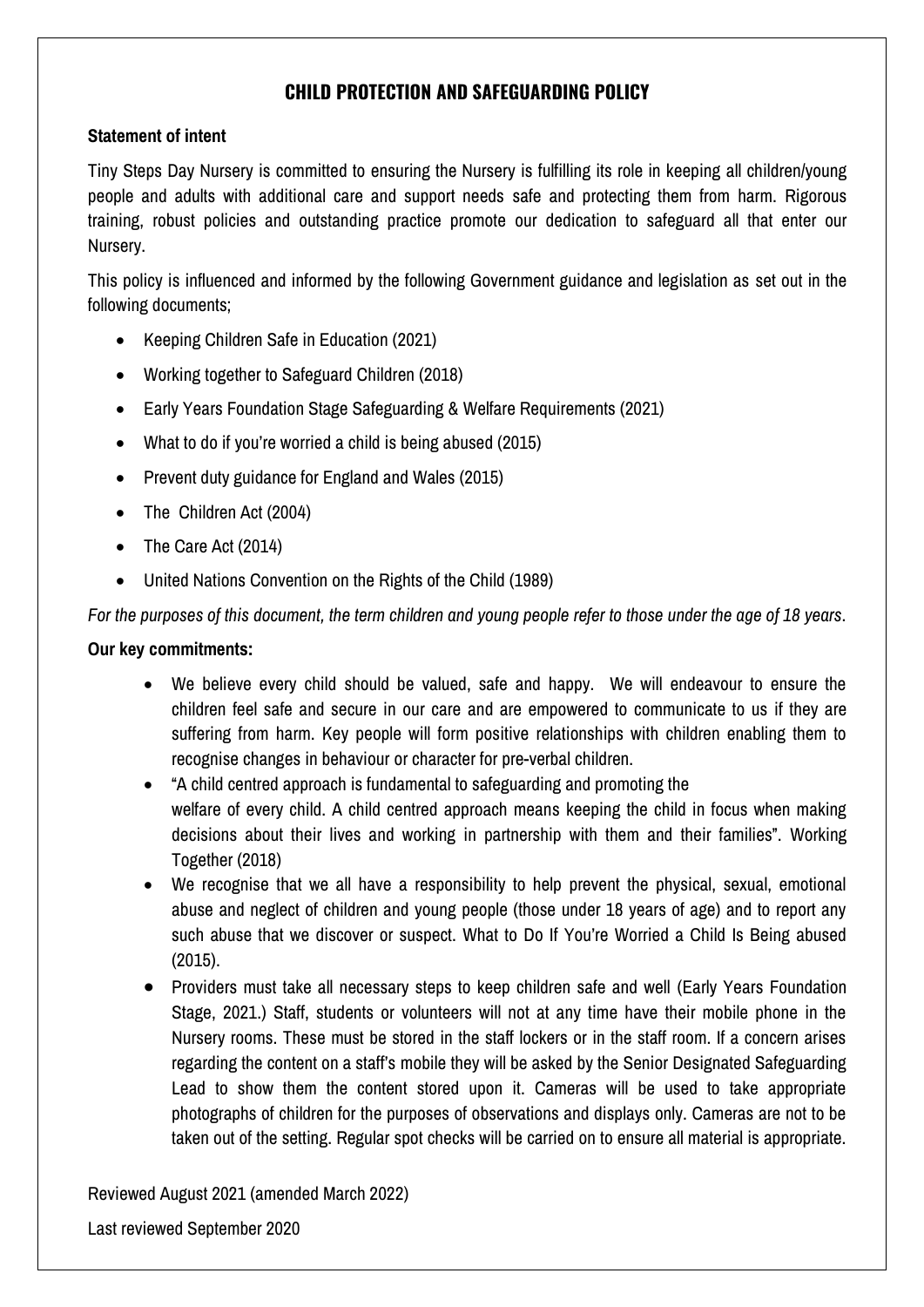For further details, please see our mobile phone policy & camera, tablet and photography use policy.

- All children/young people and adults with additional care and support needs whatever their age, culture, disability, gender, language, racial origin, religious beliefs and/or sexual identity, have the right to protection from abuse.
- All suspicions and allegations of abuse will be taken seriously and responded to swiftly and appropriately.
- Staff/volunteers are trained to understand the nature of abuse and to be alert to matters of concern.
- All staff/students working at Tiny Steps Day Nursery have a responsibility to report concerns to the Senior Designated Safeguarding Lead with responsibility for safeguarding children and adults.

#### **Safeguarding Adults**

"Abuse is the violation of an individual's human and civil rights by another person or persons" Care Act (2014)

The Care Act (2014) applies to an adult 18 years of age or over who has care and support needs, is at risk of, or being abused and as a result of needs are unable to protect themselves from the risk or experience of abuse.

The Senior Safeguarding Lead will liaise with Adult Social Services in regard to concerns raised regarding an adult with additional care and support needs. The Care Act places the responsibility on Adult Services to investigate situations of harm to adults with additional care and support needs. This may result in a range of actions or options including action against the person or organisation causing the harm, increasing the level of support for carers, or no further action taken if the 'victim' chooses this and have capacity to communicate their decision.

#### **Meet the Team**

Tiny Steps Day Nursery has a dedicated Safeguarding team who oversee all safeguarding and welfare requirements throughout the setting. Our Safeguarding team is made up of a Senior Designated safeguarding Lead and two additional Safeguarding Leads.

## **The Designated Safeguarding Leads are as follows**



Tracy Edwards – Read Zoe McCollins Becky Adderley Charlie Lightfoot Nursery Manager **Room Leader** Room Leader Room Leader (3<sup>rd</sup> in Charge) Deputy Manager Senior Safeguarding Lead Safeguarding Lead Safeguarding Lead Safeguarding Lead *(Including safeguarding for adults)*







The Designated Safeguarding Leads will link in with the Senior Designated Lead at all times to keep them informed of any concerns, changes or updates regarding their area of responsibility.

The Designated Safeguarding Leads are supported through regular supervisions and debriefs with the Safeguarding Officer (Bev Verity – 07944 780818).

Reviewed August 2021 (amended March 2022)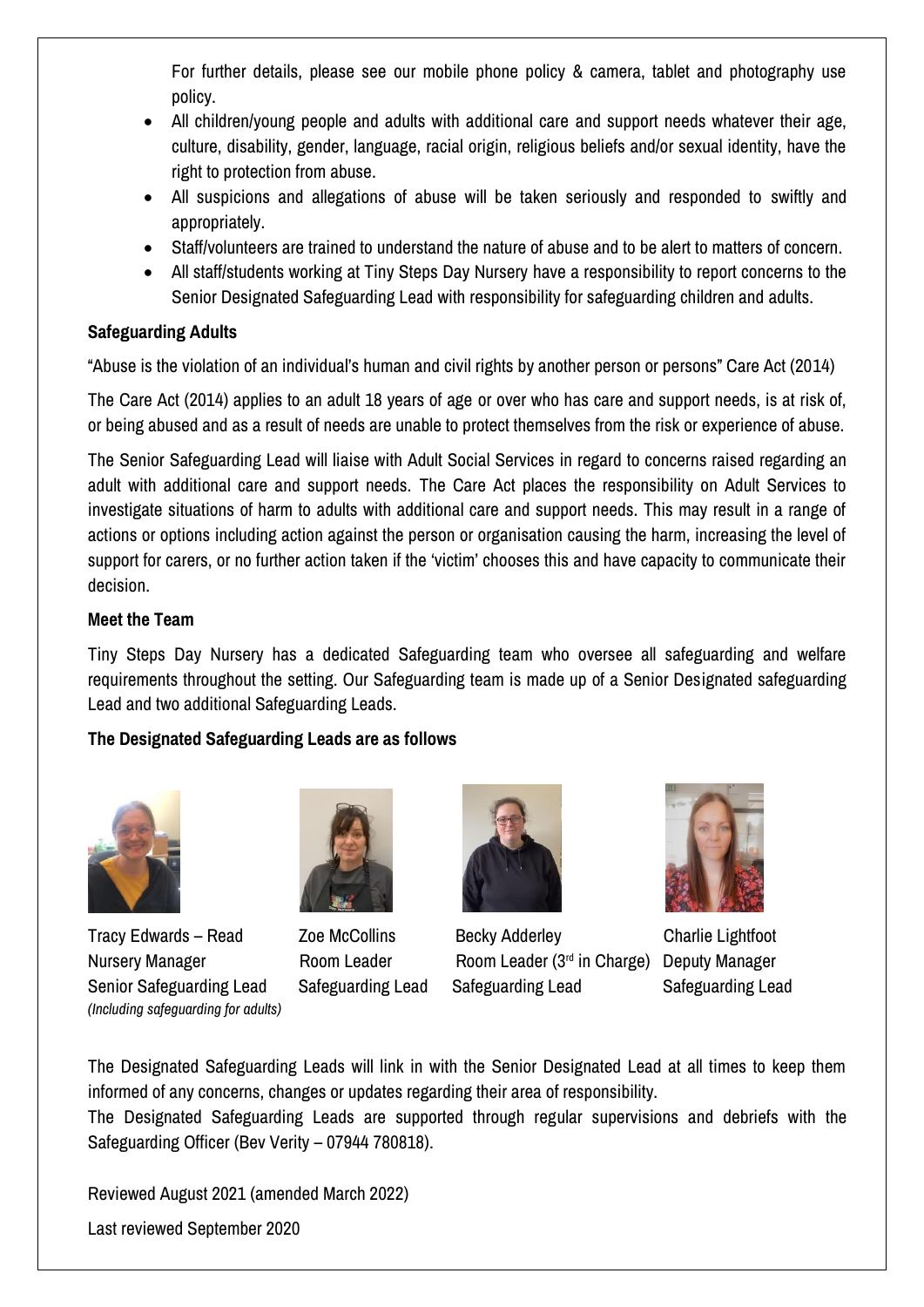## **The role of the Safeguarding Lead**

The Early Years Foundation Stage Safeguarding and Welfare requirements (2021) 'require every setting to have a designated practitioner who takes the lead for safeguarding.' Tiny Steps Day Nursery has 3 Designated Safeguarding Leads with responsibilities appropriate to their role, as well as a Senior Safeguarding Lead. A designated safeguarding lead is on site at all times during the Nursery opening hours with others contactable if needed.

The name and photo of each named Designated Safeguarding Lead and information about their duties is displayed in the Nursery reception to enable them to be easily identified for parents, carers, volunteers and members of the public to be aware of who to talk to if they have concerns. In the absence of the Senior Designated Safeguarding Lead, a Safeguarding Lead will take the lead role.

#### **The Senior Safeguarding Lead role includes**:

- The lead practitioner must attend a safeguard training course that enables them to identify, understand and respond appropriately to signs of possible abuse and neglect (EYFS, 2021.)
- The lead practitioner is responsible for liaison with local statutory children's services agencies, and with the Safeguarding Partnership Board (EYFS, 2021.)
- They must provide support, advice and guidance to any other staff on an ongoing basis, and on any specific safeguarding issue as required (EYFS, 2021.)
- Ensure that all staff has regarded to Government statutory guidance 'Working Together to Safeguard Children (2018) and the Prevent Duty guidance for England and Wales (2015.)
- To have an oversight of all safeguarding matters across the setting for children and adults. They will support the Designated Safeguarding Leads in overseeing and monitoring safeguarding issues and concerns and debriefing after meetings.
- To provide on-going safeguarding training and regularly review the operational guidelines as outlined above.
- To manage training needs as necessary in development of skills and knowledge, including Safeguarding training & Prevent.
- To ensure this policy is implemented throughout the Nursery.
- Ensure adequate induction and training relating to safeguarding matters is given to all staff, students and volunteers.
- Ensure that each activity carried out by the setting is sound in terms of safeguarding as regards practices and premises and risk assessed as appropriate.

## **The Safeguarding Leader role includes**:

- To attend a child protection course every 3 years and attend Designated Safeguarding Lead training every 2 years.
- Remain up to date with any changes in legislation and guidance and help communicate any changes to the staff team.
- To support the Senior Designated Lead in ensuring that this policy is understood by all staff and outworked throughout the Nursery.
- Supporting the Senior Designated Lead to discuss with the team safeguarding as the first item on the agenda at monthly staff meetings.

Reviewed August 2021 (amended March 2022)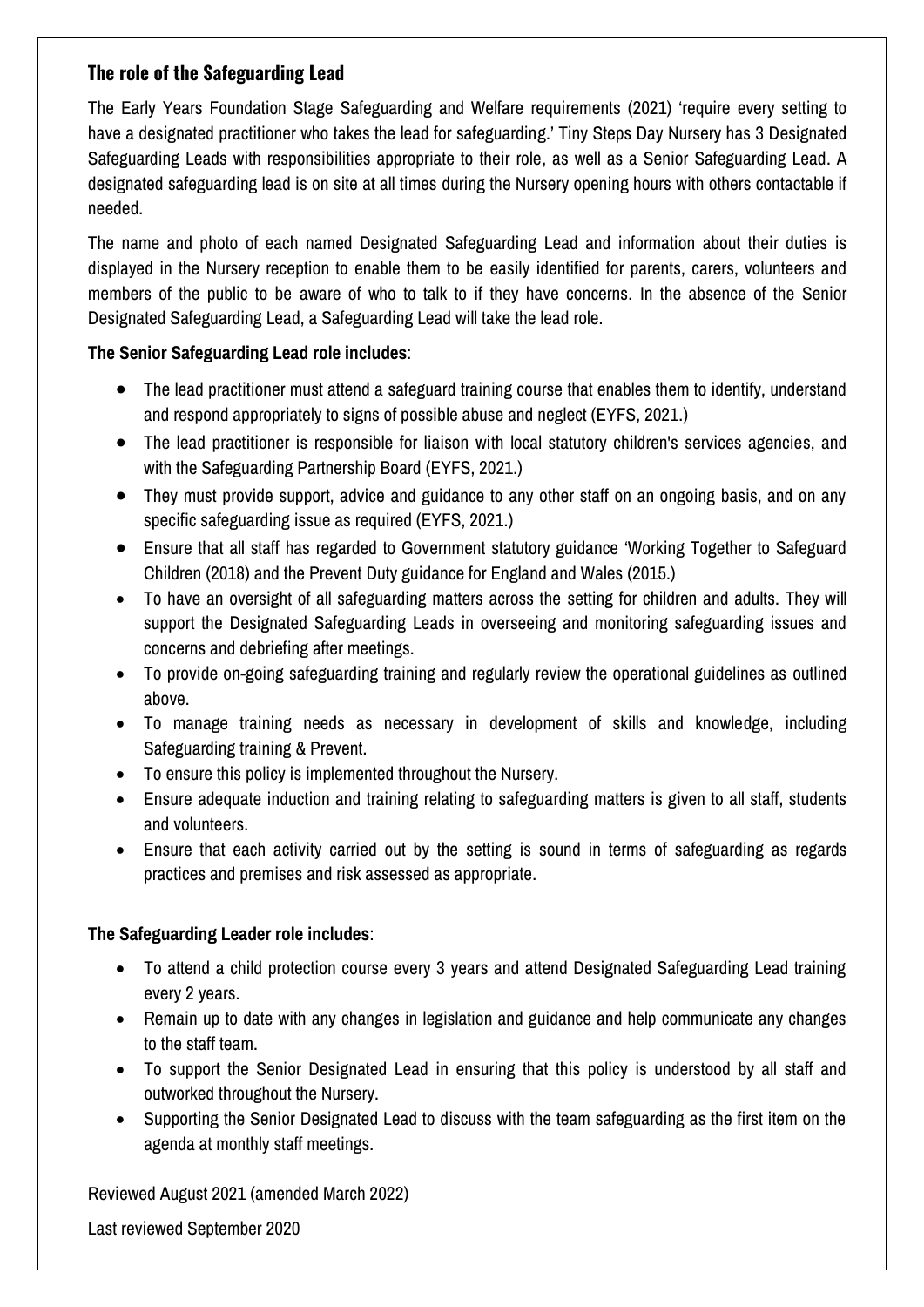- Linking in with the Senior Designated Safeguarding Lead to discuss any concerns, updates or changes that may impact upon a child or family and result in a higher level of support needed.
- Attending family support meetings and working with outside agencies including Children & Families Practice and Children's Social Care.
- Ensure that the induction process remains up to date with any changes to practice due to updated safeguarding and welfare requirements.
- In the Senior Designated Safeguarding Lead's absence to take the lead role and seek advice from the referral hub regarding any safeguarding or child protection concerns they may have, following through advice given and communicating this to the Senior Designated Safeguarding Lead upon their return.

#### **Liaison with other bodies**

- We work within the Local Safeguarding Partnership guidelines.
- We have a copy of 'What to do if you a worried a child is being abused (2015), Keeping children safe in education (2021) and Working together to safeguard children (2018)' for parents and staff. All staff receives regular training on what to do if they have concerns.
- We work with our local authority if safeguarding concerns or child protection issues arise. The setting maintains a list of names, and telephone numbers of social workers currently involved with families, to ensure that it is easy, in any emergency, for the setting and social care to work well together.
- We work with the Local Authority Designated Officer (LADO) if an allegation was made against a staff member.
- We notify the registration authority (Ofsted) of any incident or accident and any changes in our arrangements, which may affect the wellbeing of children.
- Details of the local National Society for the Prevention of Cruelty to Children (NSPCC) contacts are also kept.
- If a referral is to be made to the local authority social care department, we act within the area's Safeguarding Children and Child Protection guidance in deciding whether we must inform the child's parents at the same time.

#### **Relevant Contact Numbers:**

- MK Multi Agency Safeguarding Hub: **01908 253 169/70**
- Emergency social work team- out of hours: **01908 265 545**
- OFSTED **0300 1231231**
- NSPCC Child Protection Helpline: **0808 800 5000**
- ChildLine: **0800 1111**
- NSPCC Whistleblowing Advice line**: 0800 028 0285**

Reviewed August 2021 (amended March 2022)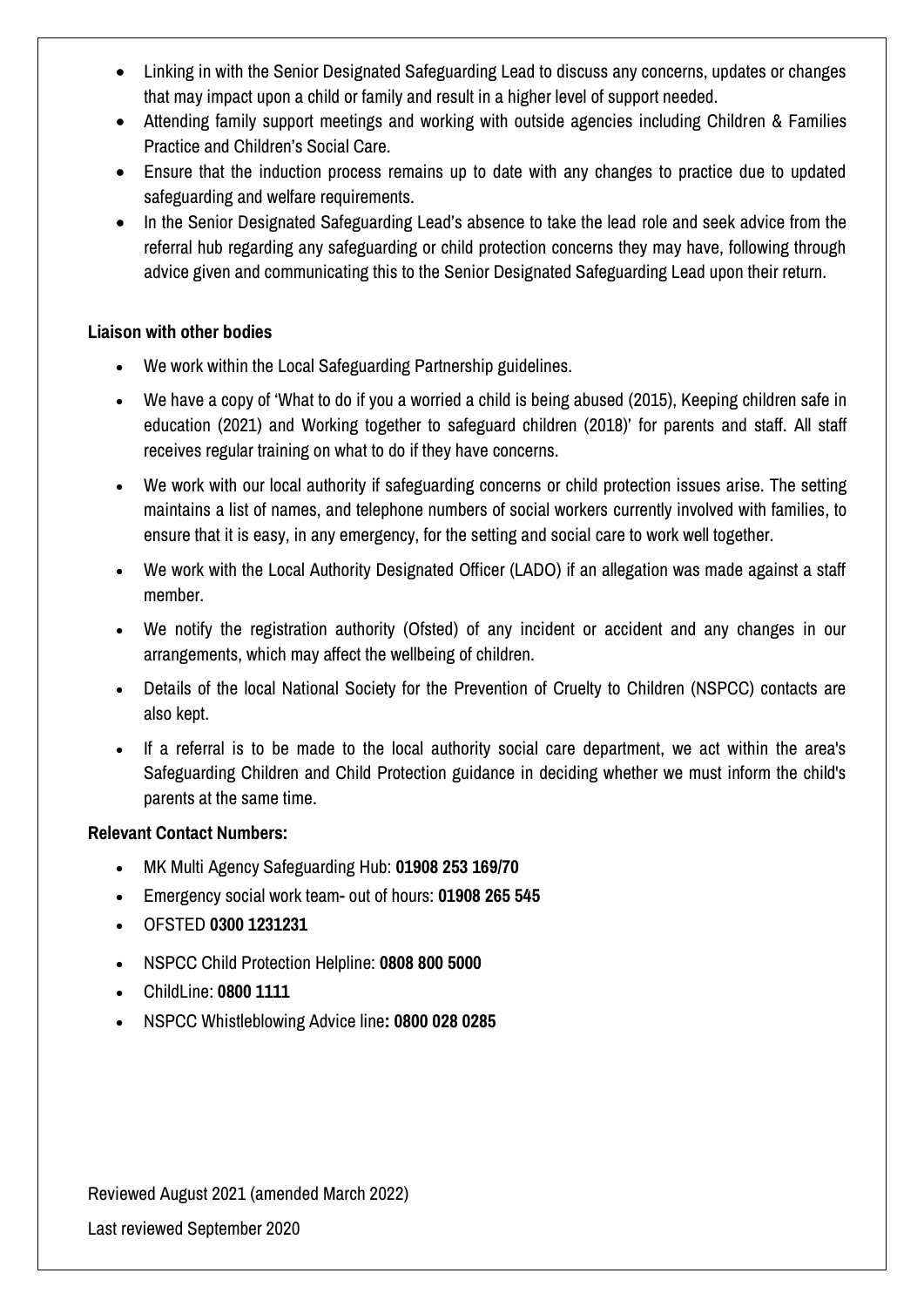## **Recognising and responding appropriately to an allegation or suspicion of abuse**

#### **Understanding abuse and neglect**

Defining child abuse or abuse of an adult is a difficult and complex issue. A person may abuse by inflicting harm or failing to prevent harm. Children and adults with additional care and support needs have the right to protection from any abuse and such abuse can happen within a family, an institution or a community setting. Very often the abuser is known or in a trusted relationship with the child or adult. In a situation where an adult is suspected or is at risk of a abuse it is our responsibility to support and guide through any referrals with that in mind an adult has the right to decide if they do or do not want to pursue this and if they do not, then we have to respect that choice. Such choices can be made even if it is felt it is not the best choice. Adults who are deemed to have mental capacity have the freedom in making the decision on what they feel is the best decision for them.

In order to safeguard those in our setting, we adhere to the UN Convention on the Rights of the Child and have as our starting point as a definition of abuse, Article 19 which states:

1. Parties shall take all appropriate legislative, administrative, social and educational measures to protect the child from all forms of physical or mental violence, injury or abuse, neglect or negligent treatment, maltreatment or exploitation, including sexual abuse, while in the care of parent(s), legal guardian(s) or any other person who has the care of the child.

2. Such protective measures should, as appropriate, include effective procedures to provide necessary support for the child and for those who have the care of the child, as well as for other forms of prevention and for identification, reporting, referral, investigation, treatment and follow-up of instances of child maltreatment described heretofore, and, as appropriate, for judicial involvement.

*Details of definitions, signs and symptoms of abuse can be found in the appendix.*

## **Allegations against a member of staff/volunteer**

The setting will fully support and protect anyone who follows our Whistleblowing policy that a colleague is, or may be, abusing a child/young person or adult with care and support needs. Where there is a complaint against a member of staff/volunteer/student, there may be three types of investigation: criminal investigation, child protection investigation or disciplinary/misconduct investigation. The results of the police and child protection investigation may well influence the disciplinary investigation, but this will not necessarily be the case.

## **Concerns about poor practice**

If following consideration, the allegation is clearly about poor practice, this will be dealt with as a misconduct issue.

If the allegation is about the poor practice by the Nursery's Senior Designated Safeguarding Lead or if the matter has been handled inadequately and concerns remain, it should be reported to the Safeguarding Officer for the Centre (Bev Verity) who will investigate the situation or refer it on to the Senior Safeguarding Team Leader for the Centre (Nicola Ritchie, Head of Child Services.)

## **Internal enquiries and suspension**

The Safeguarding Team Leader for the centre will contact the Local Authority Designated Officer to make an informed decision about whether any individual accused of abuse should be temporarily suspended, pending further police and social services inquiries.

Reviewed August 2021 (amended March 2022)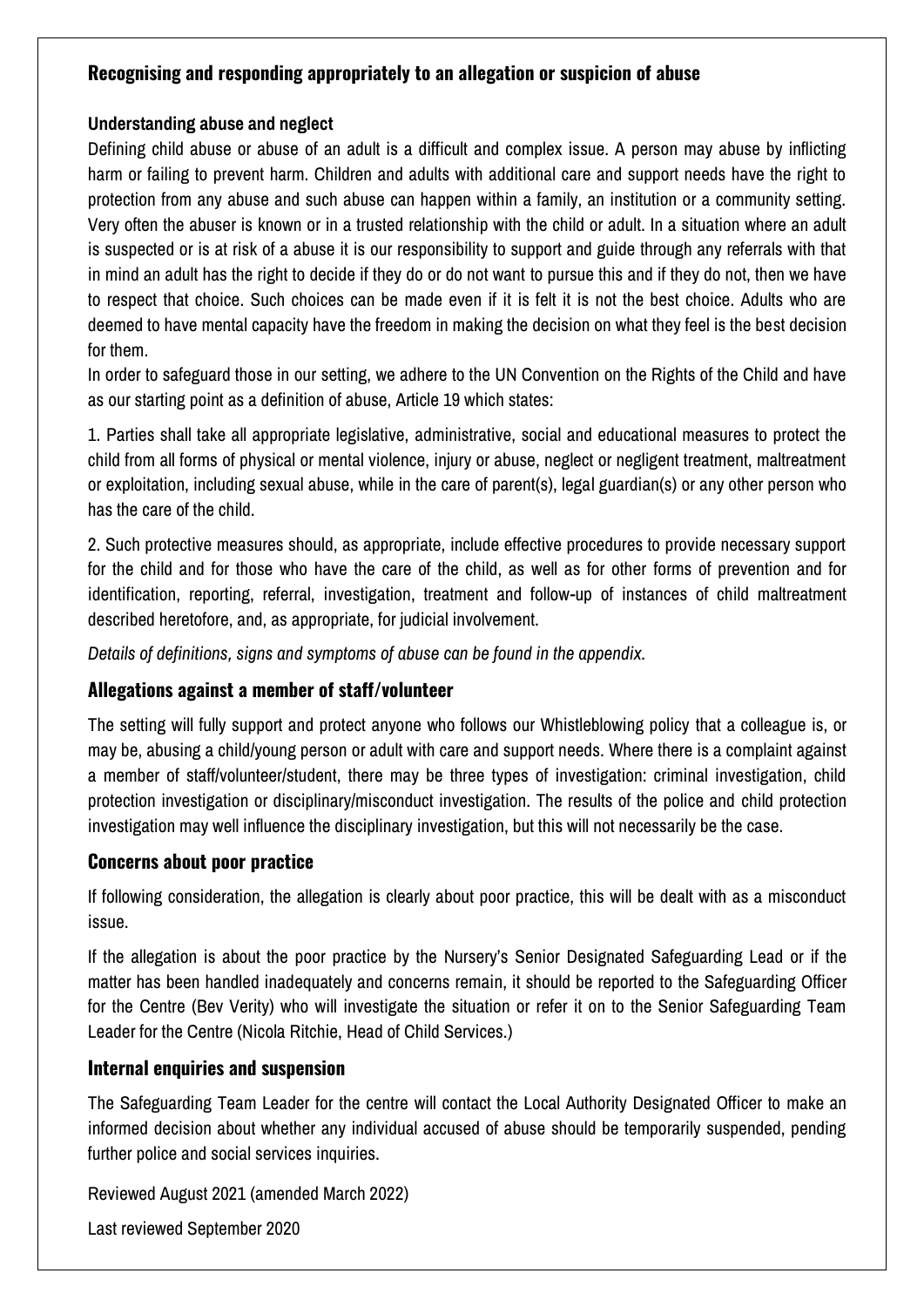Irrespective of the findings of the social services or police inquiries, the organisation will assess all individual cases to decide whether a member of staff or volunteer can be reinstated and how this can be handled sensitively. This may be a difficult decision, particularly where there is insufficient evidence to uphold any action by the police. In such cases, the organisation must reach a decision based upon the available information. This might suggest that, on a balance of probability, it is more likely than not that the allegation is true. The welfare of the child/young person or adult must remain of paramount importance throughout.

## **Responding to allegations of abuse**

Under no circumstances should a worker carry out their own investigation into an allegation or suspicion of abuse. Following procedures as below:

You must report your concerns immediately to the Senior Designated Safeguarding Lead. In their absence these must be reported to a Deputy Designated Safeguarding Lead. The named Designated Safeguarding Leads are senior members of staff within the Nursery to act on their behalf in dealing with the allegation or suspicions of neglect or abuse, including referring the matter on to the statutory authorities.

• In the absence of the Senior Designated Safeguarding Lead, or if the suspicions in any way involve the Senior Designated Safeguarding Lead, then the report should be made to the Safeguarding Officer for the Centre, Beverley Verity (07944 780818) in her absense the report should be made to Senior Safeguarding Team Lead Nicola Ritchie (07875 049922.)

## **The Senior Designated Safeguarding Lead will:**

- Obtain information from staff/volunteers, children/young people or parents/carers who have safeguarding concerns and record this information.
- Assess the information quickly and carefully and ask for further information, as appropriate.
- Consult with a statutory safeguarding partnership such as the local children or adult social services department, Ofsted, the LADO or Children & Families Practice to clarify any doubts or worries (all contact numbers are at the end of the policy).
- Ensure that the parents/carers of the child/young person are contacted as soon as possible, following advice from the social services department.
- Ensure consent has been given in the case of making a referral for an adult. Adults have the right to deny consent if they do not wish the matter to be taken any further. Consent is **not** needed in the event that a crime has been, or is likely to be committed or the adult with care and support needs is at risk of significant harm.
- Make a referral to a statutory safeguarding board or to the police without delay.

If the organisation's named Safeguarding Team Leader for the centre is the subject of the suspicion/allegation, the report must be made to the Governance Board, addressed to Fola Komolafe [\(fola@mkcc.org.uk\)](mailto:fola@mkcc.org.uk) who will refer the allegation to social services.

## **2. Suspicions will not be discussed with anyone other than those named above.**

Reviewed August 2021 (amended March 2022)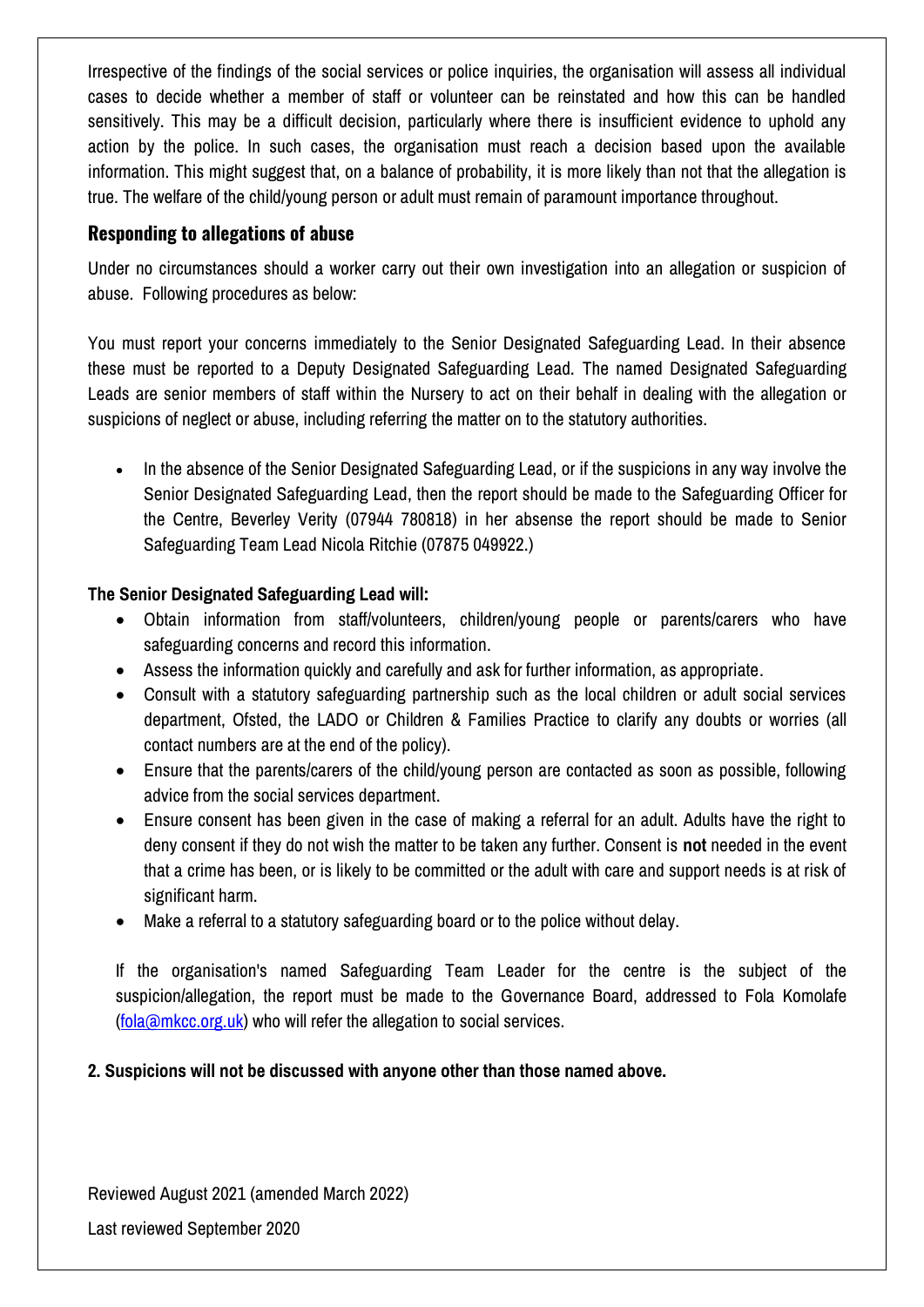**3. It is the right of any individual to make direct referrals to the children's social care.** If for any reason, you believe that the Designated Lead has not responded appropriately to your concerns, then it is up to you to contact the child protection agencies directly.

## **4. If a child or adult with additional care and support needs makes a disclosure of abuse:**

- Make notes as soon as possible (ideally within one hour of being told).
- Write down exactly what the child/young person or adult has said, what you said in reply and what was happening immediately before you were told (for example, what activity was taking place).
- Record dates, times and when you made the record.
- Keep all your handwritten notes secure.
- Report your discussion to the Senior Designated Safeguarding Lead as soon as possible.
- If the named responsible person is implicated, you need to report to the Safeguarding Officer for the centre.
- If both are implicated, report to Nicola Ritchie who will act on behalf of the Nursery.
- Do not discuss your suspicions or allegations with anyone other than those nominated above.
- The Senior Designated Safeguarding Lead must consider carefully whether or not it is safe for a child/young person or adult with care and support needs to return home to a potentially abusive situation, and, if necessary, they should take immediate action to contact social services in order to discuss putting safety measures into effect.

# **Allegations of physical injury, neglect or emotional abuse:**

If a child/young person or adult with care and support needs has a symptom of physical injury neglect or emotional abuse, the Safeguarding Lead will:

- Contact social services for advice in cases of deliberate injury or concerns about the safety of the child/young person, but they must not inform the parents/carers.
- Seek emergency medical attention if necessary.
- In other circumstances for lesser concerns (e.g. poor parenting), encourage the parent/carer to seek help from social services, but not if this places the child at risk of significant harm.

# **Allegations of Sexual abuse**

In the event of allegations or suspicions of sexual abuse, the Safeguarding Lead will:

- Contact the social services duty social worker for children and families directly, but must not speak to the parent or to anyone else.
- Seek advice from the MASH (multi agency safeguarding hub)
- Collect and clarify the precise details of the allegation or suspicion and provide this information to social services, but should not attempt to carry out any investigation into the allegation or suspicion of sexual abuse.
- While allegations or suspicions of sexual abuse should normally be reported to the safeguarding coordinator, their absence should not delay referral to social services.

Reviewed August 2021 (amended March 2022)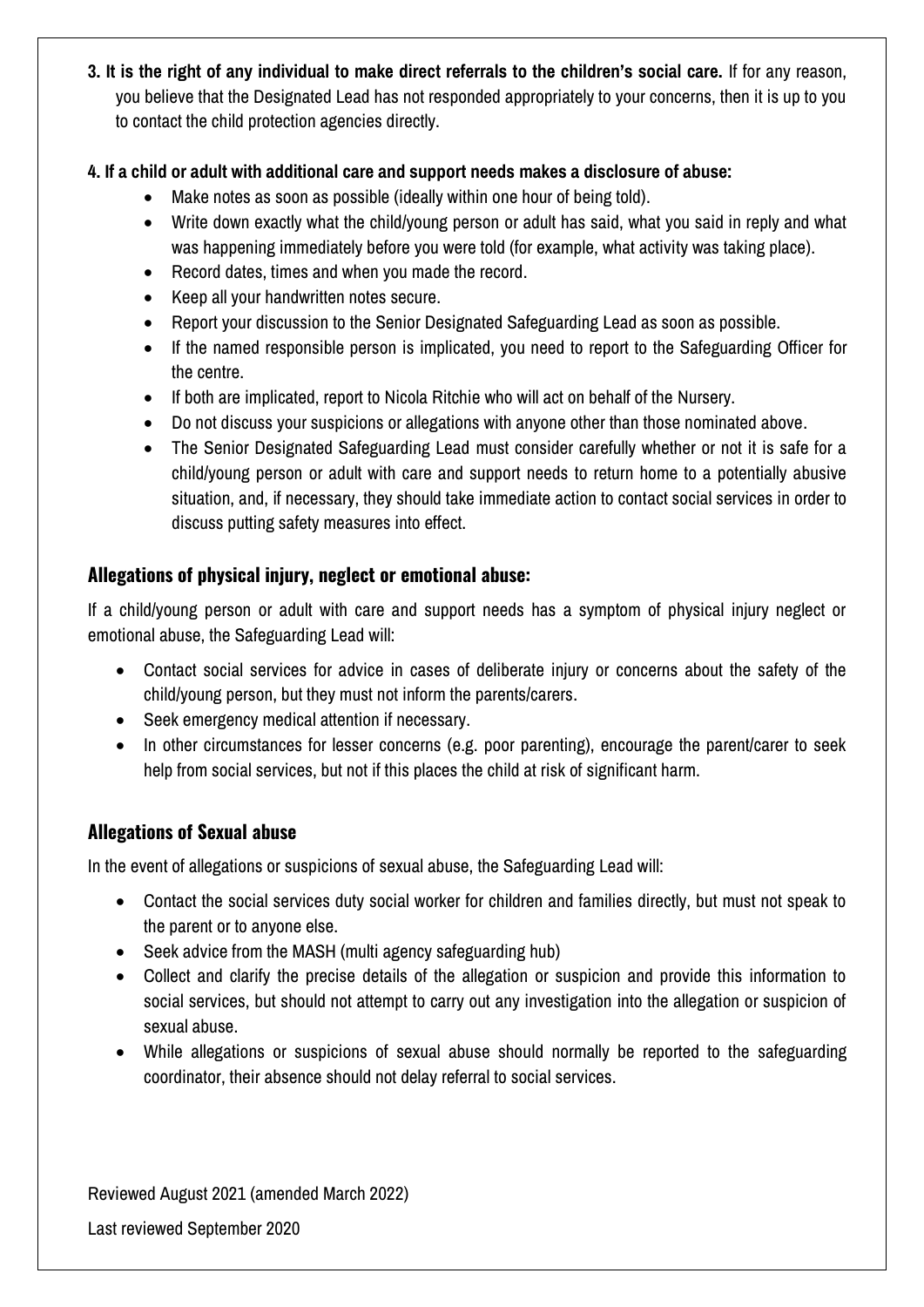# **Responding to a child or adult making an allegation of abuse**

- It is important **not** to make promises that you may not be able to keep. Do **not** say that you will keep confidential what a child/young person or adult is about to tell you, as you may have a duty to share it with others.
- Find an appropriate early opportunity to explain that it is likely that the information will need to be shared with others.
- Stay calm and listen carefully to what the child/young person or adult is saying.
- Allow the child/young person or adult to continue at their own pace.
- Ask questions for clarification only and at all times avoid asking questions that suggest a particular answer.
- Reassure the child/young person or adult that they have done the right thing in telling you.
- In the case of an adult you must seek consent to refer to other agencies, if the adult has capacity to make such a decision in an informed way. Adults have a right to choose if they want to take an allegation further and although you might feel it is a bad decision not to it is ultimately their decision and you can only offer your support to that adult.
- Tell them what you will do next and with whom the information will be shared.
- As soon as possible, record in writing what was said, using the child's/young person's or adults own words.
- Make a note of the date, time, any names mentioned and to whom the information was given, and ensure that the record is signed and dated.

# **Helpful statements to make**

'I believe you (showing acceptance of what the child/young person says).'

'Thank you for telling me.' 'It's not your fault.' 'I will help you.'

## **Do not say:**

'Why didn't you tell anyone before?' 'I can't believe it!' 'Are you sure that this is true?' **Never make promises you can't keep.**

# **Support for dealing with the aftermath of abuse**

Consideration should be given to the kind of support that children/young people/ adults with additional care and support needs, parents/carers and members of staff/volunteers may need. Use of helplines, support groups and open meetings will maintain an open culture and help the healing process. The Directory of the British Association for Counselling is available from the British Association for Counselling, 1 Regent Place, Rugby CV21 2PJ, Tel: 01788 550 899

## **The legal framework for this work is:**

Reviewed August 2021 (amended March 2022) Last reviewed September 2020 *Primary legislation* The Children Act 1989 - s 47 The Protection of Children Act 1999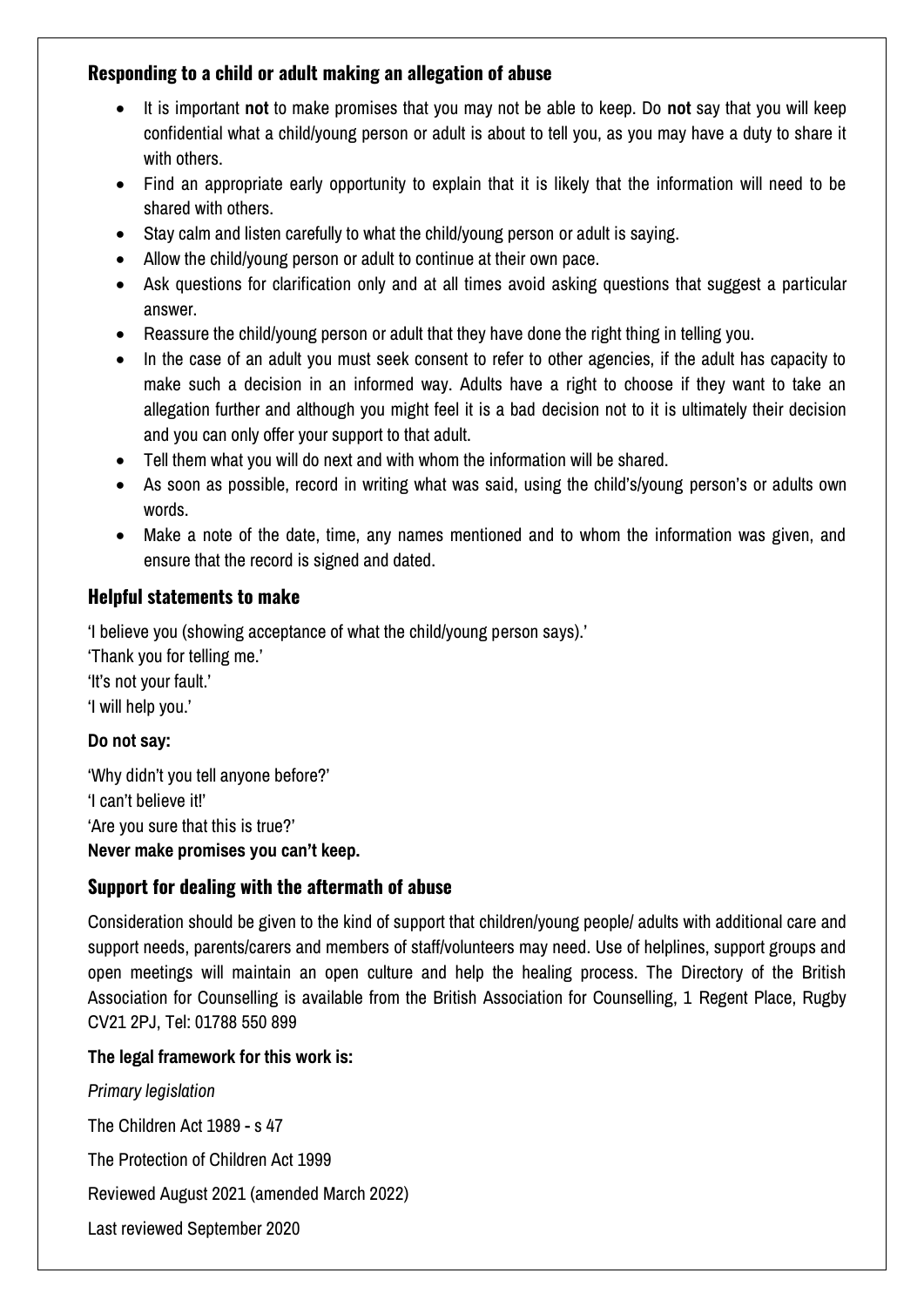Data Protection Act 1998 The Children Act 2004 (Every Child Matters) *Guidance* Keeping Children safe in Education (September 2021) Working Together to Safeguard Children (July 2018) What to Do if you are worried a Child is Being Abused (revised March 2015) The Framework for the Assessment of children in Need and Their Families (2000) The Common Assessment Framework (2005) *Secondary Legislation* Sexual Offences Act (2003) Criminal Justice and Court Services Act (2000) Human Rights Act (1999) Race Relations (Amendment) Act (2000) Race Relations (Amendment) Act (1976) Regulations

Rehabilitation of Offenders Act 1974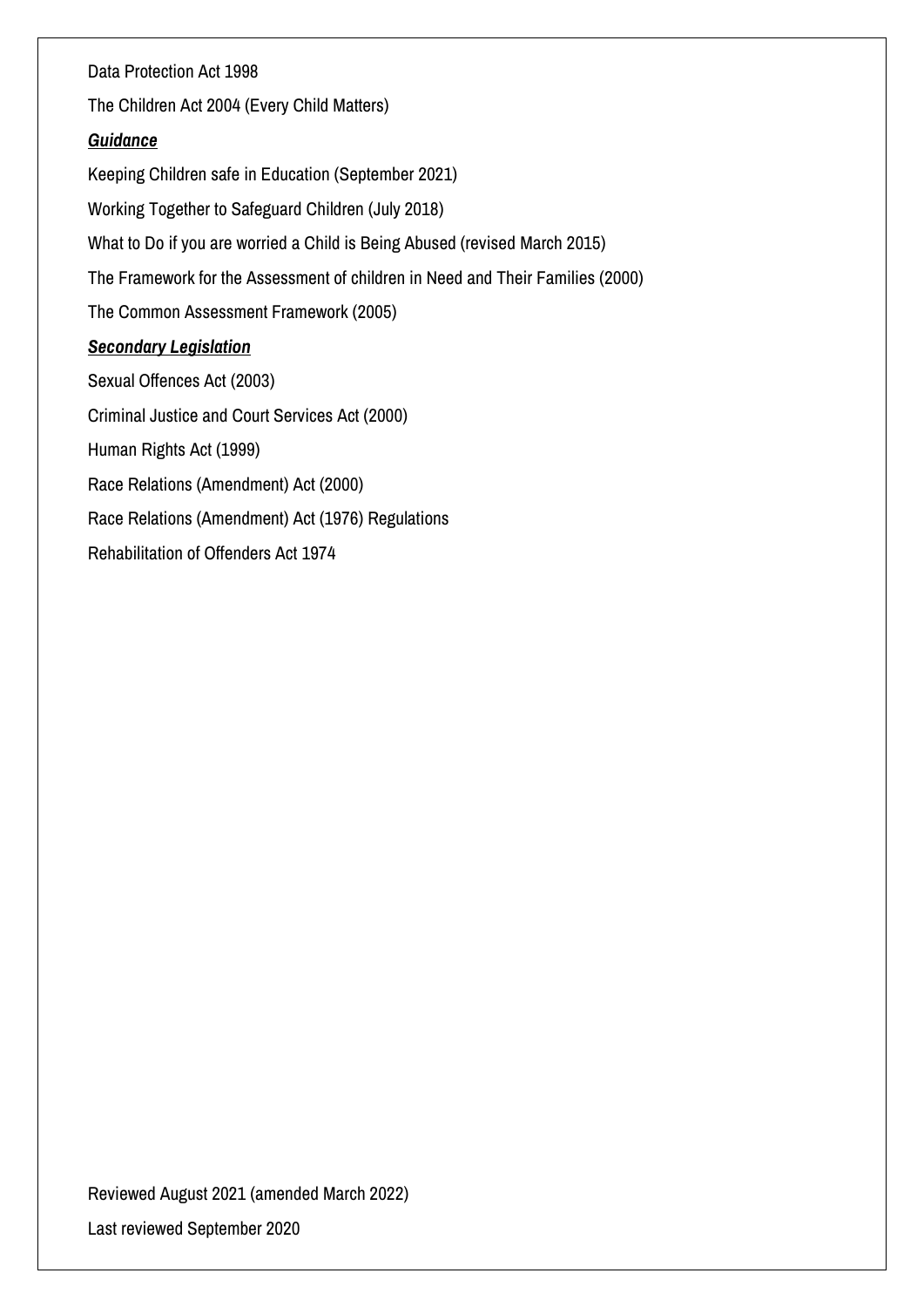# **Appendix 1 Definitions of abuse**

These definitions are based on those from *Working together to safeguard children* (Department of Health, Home Office, Department for Education and Employment, 2018

## **Physical abuse**

- Physical abuse may involve hitting, shaking, throwing, poisoning, burning or scalding, drowning, suffocating or otherwise causing harm to a child/young person.
- Physical harm may also be caused when a parent/carer feigns the symptoms of, or deliberately causes, ill health to a child/young person whom they are looking after. This situation is commonly described as fictitious, fabricated or induced illness in children/young people or '"Munchausen syndrome by proxy'. A person might do this because they enjoy or need the attention they get through having a sick child/young person.
- Physical abuse, as well as being the result of a deliberate act, can also be caused by an omission or the failure to act to protect.

## **Emotional abuse**

- Emotional abuse is the persistent emotional ill treatment of a child/young person, such as to cause severe and persistent adverse effects on the child's/young person's emotional development. It may involve making a child/young person feel or believe that they are worthless, unloved, and inadequate or valued only insofar as they meet the needs of the other person.
- It may feature expectations being imposed on a child/young person that is inappropriate for their age or stage of development. It may also involve causing a child/young person to feel frequently frightened or in danger, or the exploitation or corruption of a child/young person.
- Some level of emotional abuse is involved in all types of ill treatment of a child/young person, though it may occur alone.

## **Sexual abuse**

- Sexual abuse involves forcing or enticing a child/young person to take part in sexual activities, whether or not the child/young person is aware of, or consents to, what is happening. The activities may involve physical contact, including penetrative acts such as rape, buggery or oral sex, or non-penetrative acts such as fondling.
- Sexual abuse may also include non-contact activities, such as involving children/young people in looking at, or in the production of, pornographic material, or watching sexual activities, or encouraging children/young people to behave in sexually inappropriate ways.
- Boys and girls can be sexually abused by both males and females, whether adults or other children/young people.

# **Neglect**

 Neglect is the persistent failure to meet a child's/young person's basic physical and/or psychological needs, which is likely to result in the serious impairment of the child's/young person's health or development. It may involve a parent or a carer failing to provide adequate food, shelter or clothing, leaving a child/young person at home alone or failing to ensure that a child/young person gets appropriate medical care or treatment. It may also include neglect of, or unresponsiveness to, a child's/young person's basic emotional needs.

Reviewed August 2021 (amended March 2022)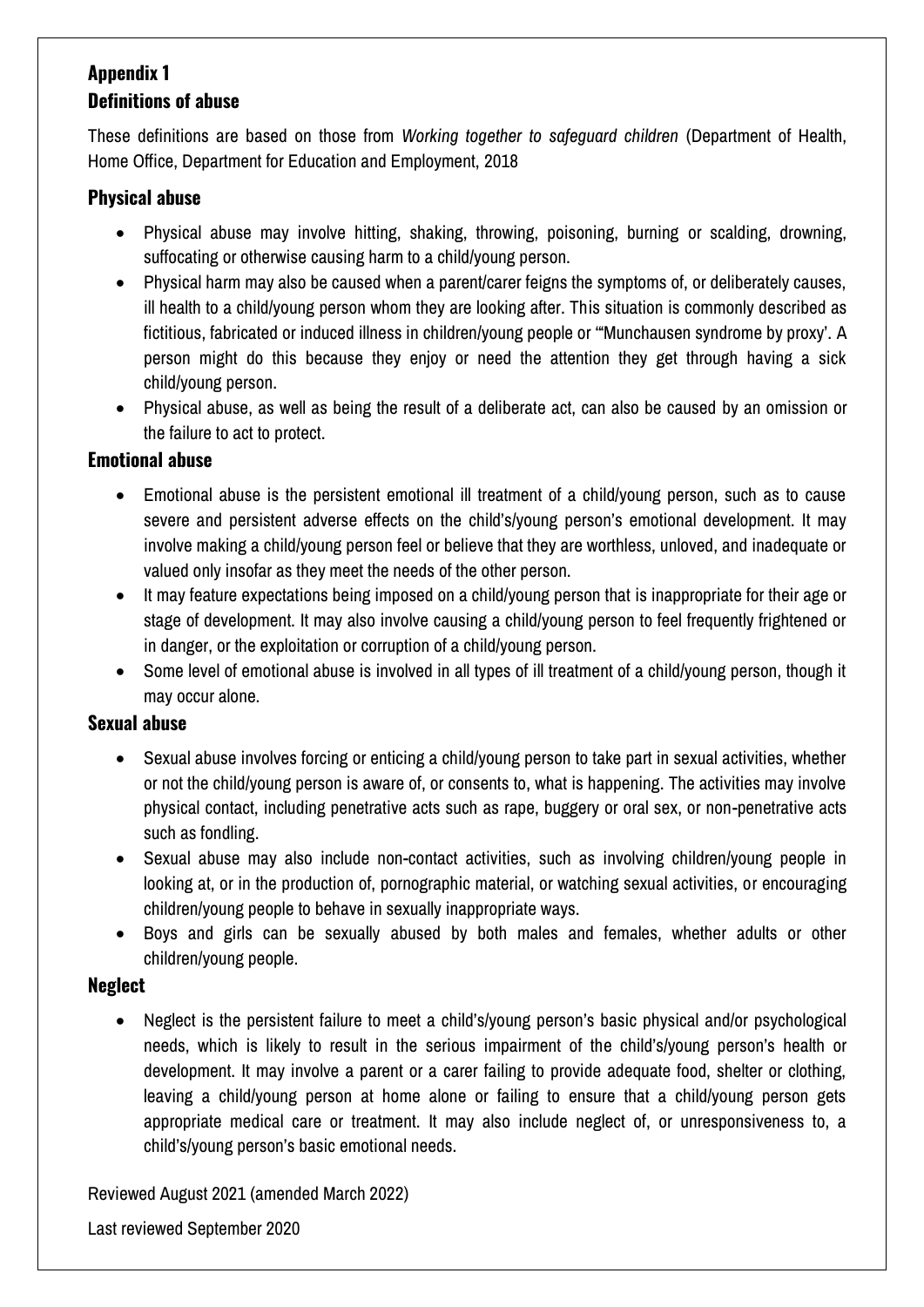• It is accepted that, in all forms of abuse, there are elements of emotional abuse and that some children/young people are subjected to more than one form of abuse at any time.

These four definitions do not minimise other forms of maltreatment.

#### **Other types of abuse to be considered:**

Female genital mutilation (FGM) is a procedure where the female genitals are deliberately cut, injured or changed without medical reason for this to be done. It's also known as female circumcision or cutting. This is considered a part of culture and a desire to continue generationally the values and beliefs of this culture.

#### **Extremism and Radicalisation**

**Extremism** is a vocal or active opposition to British values such as the rule of law, democracy and respect or tolerance of different faiths and beliefs. **Radicalisation** is the process in which people come to support terrorism and extremism and, in some cases, to then participate in terrorist groups.

## **Child Abuse Linked to Faith and Belief (CALFB)**

There is a belief in some communities based on their beliefs in things such as witchcraft; or may be an influential person who promotes ideas such as people being possessed whilst also promoting the solution. It should be noted that a child can be abused as a result of faith or belief even without these factors being present. It can be where they use their beliefs and faith to influence how they discipline their child and belief that what they are doing will save the child or the wider community and therefore it is for the greater good.

**Female genital mutilation (FGM)** is a procedure where the female genitals are deliberately cut, injured or changed without medical reason for this to be done. It's also known as female circumcision or cutting. This is considered a part of culture and a desire to continue generationally the values and beliefs of this culture.

**Child sexual Exploitation (CSE)** Child sexual exploitation: definition and guide for practitioners. Gov.uk (2017)

Child sexual exploitation is a form of child sexual abuse. It occurs where an individual or group takes advantage of an imbalance of power to coerce, manipulate or deceive a child or young person under the age of 18 into sexual activity (a) in exchange for something the victim needs or wants, and/or (b) for the financial advantage or increased status of the perpetrator or facilitator. The victim may have been sexually exploited even if the sexual activity appears consensual. Child sexual exploitation does not always involve physical contact; it can also occur through the use of technology.

# **Child Criminal Exploitation (CCE)**

Child criminal exploitation is the control, coercion and or manipulation of children or young people to engage in criminal acts.

## **Note**

Recent guidance identifies other sources of stress for children/young people and families, such as social exclusion, domestic violence, the mental illness of a parent/carer or drug and alcohol misuse. These may have a negative impact on a child/young person's health and development and may be noticed by an organisation caring for a child/young person. If it is felt that a child/young person's well-being is adversely affected by any of these situations, the same procedures should be followed.

Reviewed August 2021 (amended March 2022)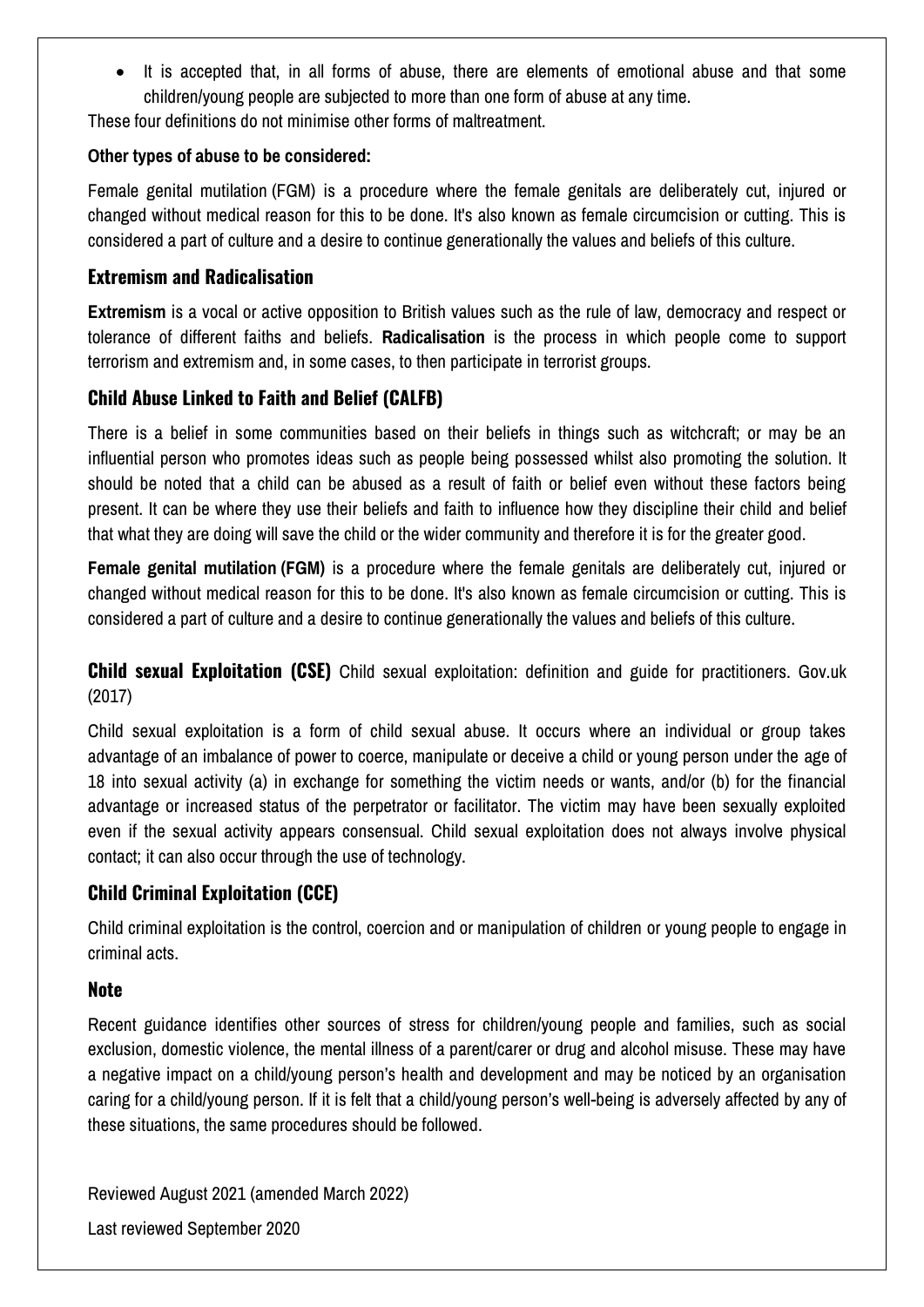# **Appendix 2**

## **Signs and Symptom of Abuse**

## **The following signs may or may not be indicators that abuse has taken place but the possibility should be considered.**

Physical signs of abuse may include:

- Any injuries not consistent with the explanation given for them.
- $\bullet$  Injuries which occur to the body in places which are not normally exposed to falls or games.
- Unexplained bruising, marks or injuries on any part of the body.
- Bruises which reflect hand marks or fingertips (from slapping or pinching).
- Cigarette burns.
- Bite marks.
- **•** Broken bones
- Scalds.
- Injuries which have not received medical attention.
- Neglect, undernourishment, failure to grow, constant hunger, stealing or gorging food, untreated illnesses, inadequate care.
- Repeated urinary infections or unexplained stomach pains.

Changes in behaviour which can also indicate physical abuse may include:

- Fear of parents/carers being approached for an explanation.
- Aggressive behaviour or severe temper outbursts.
- Flinching when approached or touched.
- Reluctance to get changed in front of others for example, wearing long sleeves in hot weather.
- Depression.
- Withdrawn behaviour.
- Running away from home.

## **Emotional abuse**

Physical signs of emotional abuse may include:

- A failure to thrive or grow, particularly if a child/young person puts on weight in other circumstances for example, in a hospital or away from their parents/carers.
- Sudden speech disorders.
- Persistent tiredness.
- Development delay, in terms of either physical or emotional progress.

Changes in behaviour which can also indicate emotional abuse include:

- Obsessions or phobias.
- Sudden underachievement or lack of concentration.
- Inappropriate relationships with other children and/or adults.
- $\bullet$  Being unable to play.
- Attention-seeking behaviour.
- Fear of making mistakes.

Reviewed August 2021 (amended March 2022)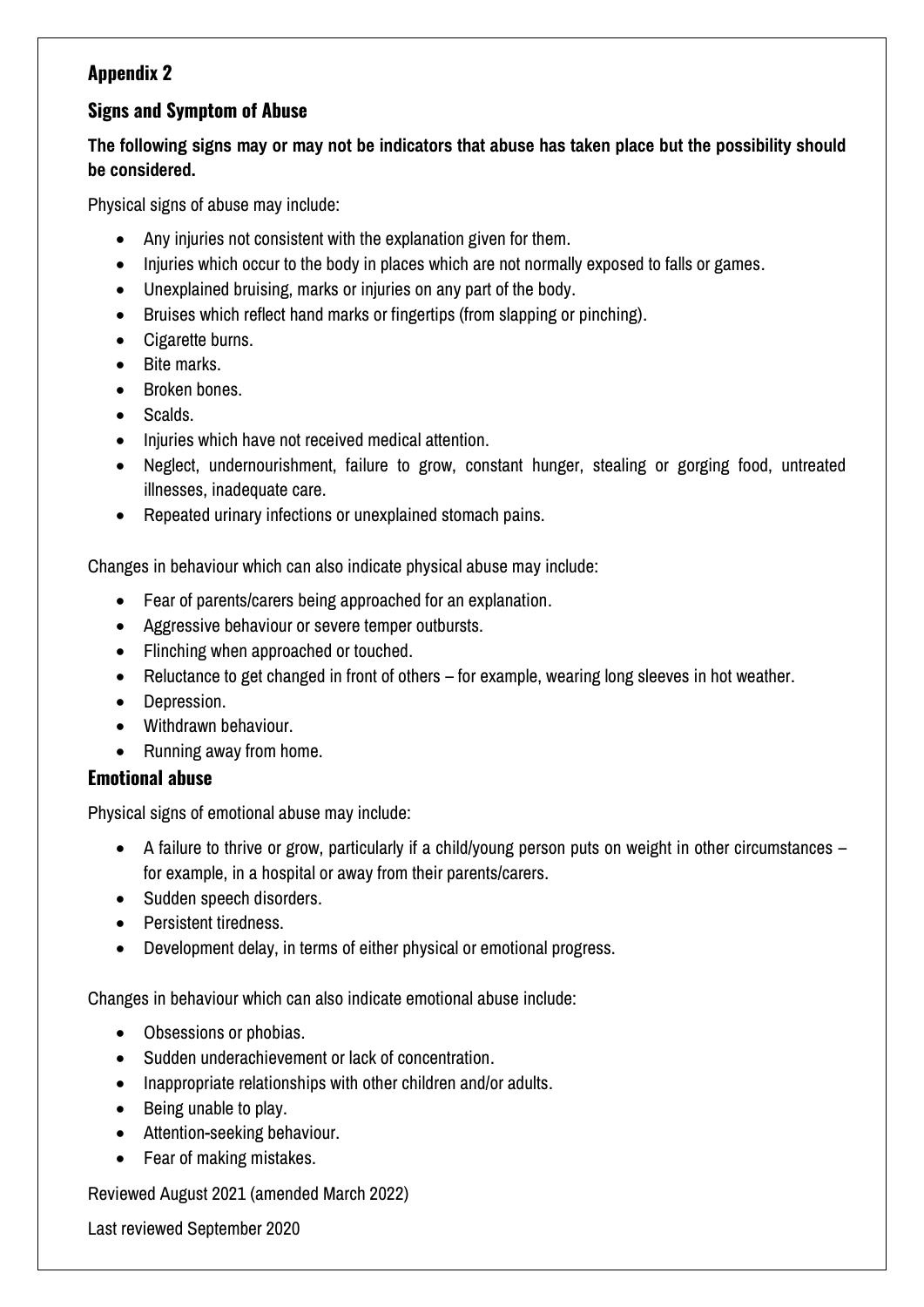- Self-harm.
- Fear of the parent/carer being approached regarding their behaviour.

## **Sexual abuse**

Physical signs of sexual abuse may include:

- Pain or itching in the genital/anal area.
- Bruising or bleeding near genital/anal areas.
- Sexually transmitted disease.
- Vaginal discharge or infection.
- Stomach pains.
- Discomfort when walking or sitting down.
- Pregnancy.

Changes in behaviour which can also indicate sexual abuse include:

- Sudden or unexplained changes in behaviour, such as becoming withdrawn or aggressive.
- Fear of being left with a specific person or group of people.
- Having nightmares.
- Running away from home.
- Sexual knowledge which is beyond the child's/young person's age or developmental level.
- Sexual drawings or language.
- Bed-wetting.
- Eating problems such as overeating or anorexia.
- Self-harm or mutilation, sometimes leading to suicide attempts.
- A child/young person saying they have secrets that they cannot tell anyone about.
- Substance or drug abuse.
- Suddenly having unexplained sources of money.
- Not being allowed to have friends (particularly during adolescence).
- Acting in a sexually explicit way with adults.

## **Neglect**

Physical signs of neglect may include:

- Constant hunger, sometimes stealing food from other children/young people.
- Being constantly dirty or smelly.
- Loss of weight or being constantly underweight.
- Inappropriate dress for the conditions.

Changes in behaviour which can also indicate neglect include:

- Complaining of being tired all the time.
- Not requesting medical assistance and/or failing to attend appointments
- Having few friends.
- Mentioning being left alone or unsupervised.

Reviewed August 2021 (amended March 2022)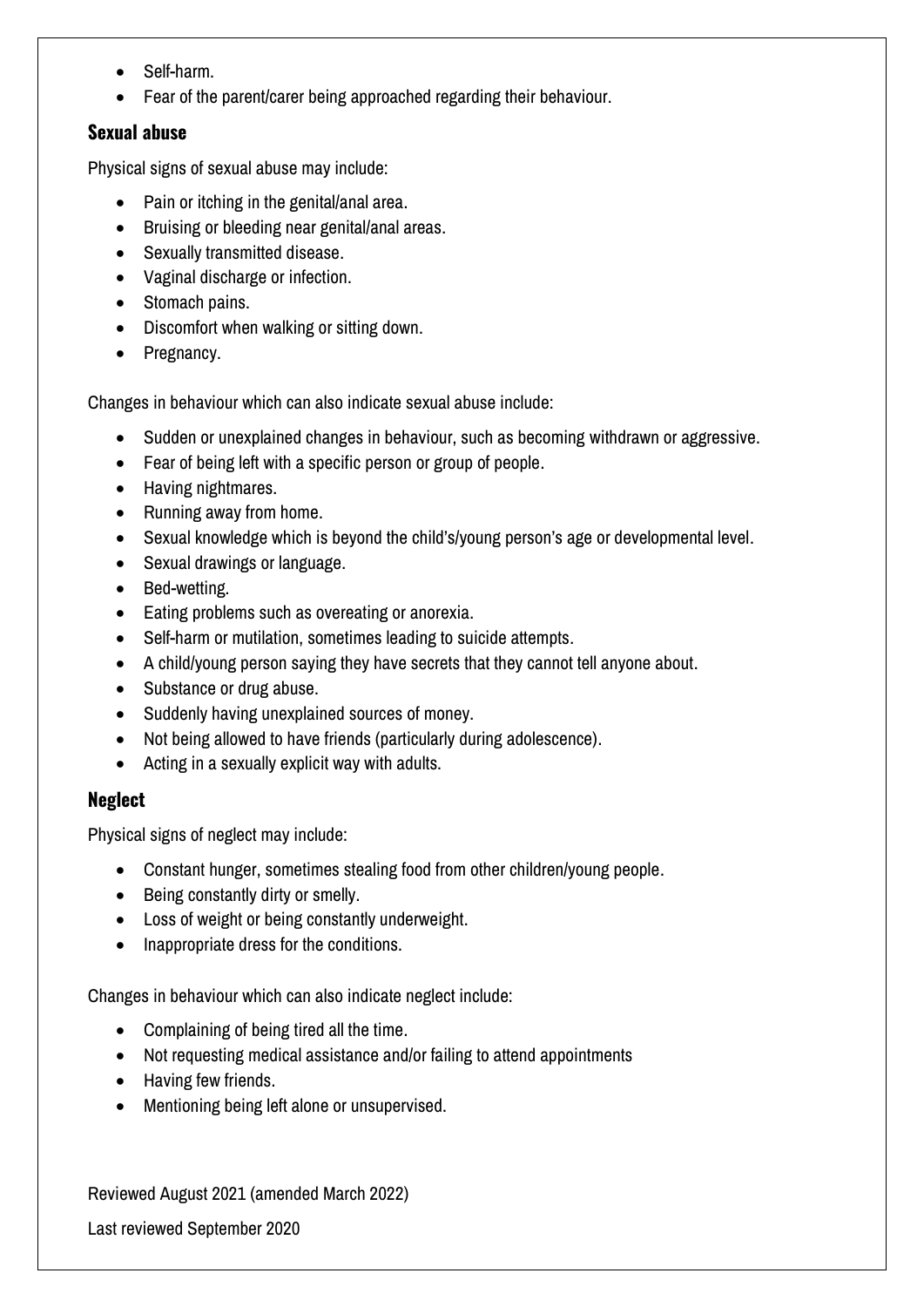# **Appendix 3**

# **Reporting Safeguarding Concerns**

# **Confidential recording sheet**

| Full Name of Child:                             |                                                                               |                                                   |                       |  |  |
|-------------------------------------------------|-------------------------------------------------------------------------------|---------------------------------------------------|-----------------------|--|--|
| Age/Date of birth of child: dd/mm/yyyy          |                                                                               | <b>Known as:</b> if they have a shortened name ie |                       |  |  |
|                                                 |                                                                               | Chizara known as Zara                             |                       |  |  |
| Address:                                        |                                                                               |                                                   |                       |  |  |
|                                                 |                                                                               |                                                   |                       |  |  |
| Others in the household:                        |                                                                               |                                                   |                       |  |  |
| <b>Room:</b> ie Frogs or frogs garden           |                                                                               | Your Full Name:                                   |                       |  |  |
| Your role: Nursery assistant/ practitioner/cook |                                                                               | Signature:                                        |                       |  |  |
| Time of Incident:use 24                         | Date of incident:                                                             | Time of writing report:                           | Date of completion of |  |  |
| hr time ie 14:20                                | Dd/mm/yyy                                                                     | again 24hr time ie                                | this form:            |  |  |
|                                                 |                                                                               | 15:15pm                                           | Dd/mm/yyyy            |  |  |
| Nature of concern:                              |                                                                               |                                                   |                       |  |  |
|                                                 | What is the actual concern that you have been made aware of.                  |                                                   |                       |  |  |
|                                                 |                                                                               |                                                   |                       |  |  |
|                                                 |                                                                               |                                                   |                       |  |  |
|                                                 |                                                                               |                                                   |                       |  |  |
|                                                 |                                                                               |                                                   |                       |  |  |
|                                                 |                                                                               |                                                   |                       |  |  |
| How did you become                              |                                                                               |                                                   |                       |  |  |
| aware of the concern:                           | How did you become aware ie: the child made a disclosure, concerns            |                                                   |                       |  |  |
|                                                 | around inappropriate behaviour/ visible signs of unexplained injury           |                                                   |                       |  |  |
|                                                 |                                                                               |                                                   |                       |  |  |
|                                                 |                                                                               |                                                   |                       |  |  |
|                                                 |                                                                               |                                                   |                       |  |  |
|                                                 |                                                                               |                                                   |                       |  |  |
| What did the child say                          | Write exactly and factually what was said or done that raised the concern. If |                                                   |                       |  |  |
| or do?                                          | reporting something that was said you must write word for word exactly what   |                                                   |                       |  |  |
|                                                 | the child said and what you said.                                             |                                                   |                       |  |  |
|                                                 |                                                                               |                                                   |                       |  |  |
|                                                 |                                                                               |                                                   |                       |  |  |
|                                                 |                                                                               |                                                   |                       |  |  |
|                                                 |                                                                               |                                                   |                       |  |  |
|                                                 |                                                                               |                                                   |                       |  |  |
| What did you do/say?                            | What response did you give to the child any further info of what was said or  |                                                   |                       |  |  |
|                                                 | done                                                                          |                                                   |                       |  |  |
|                                                 |                                                                               |                                                   |                       |  |  |
|                                                 |                                                                               |                                                   |                       |  |  |
|                                                 |                                                                               |                                                   |                       |  |  |

# Reviewed August 2021 (amended March 2022)